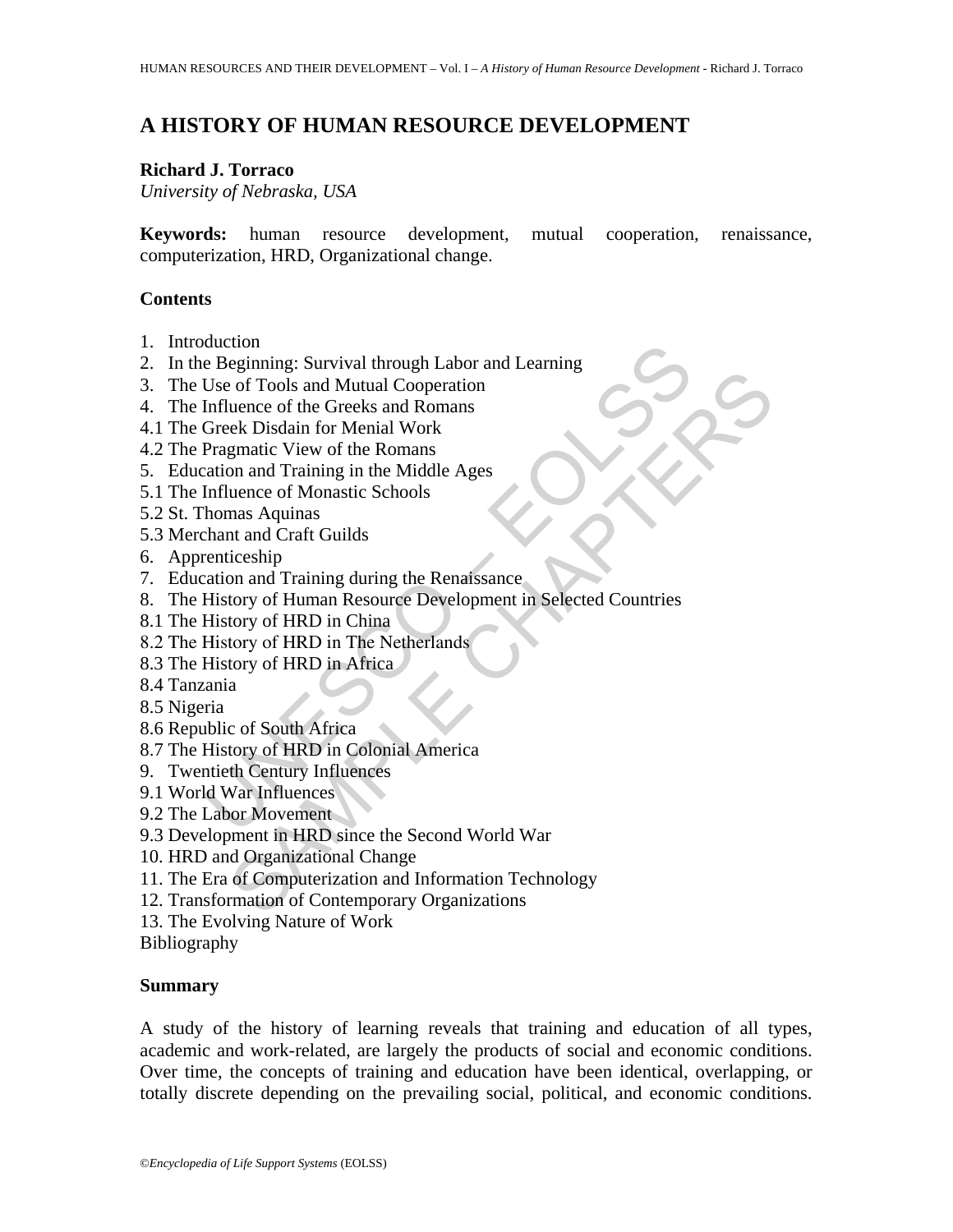Human resource development is a field with historical roots in both education and the world of work. Its broad foundations in related social and technical fields notwithstanding, human resource development is, first and foremost, a field of education that is for, and about work. Although the human resource development field has developed significantly since the Second World War, the historical origins of human resource development cannot be separated from the histories of education and training. The history of human resource development is the history of training and education for work.

The history of human resource development (HRD) has its roots in the origins of education and training. In tracing the history of HRD this chapter sketches man's progress from survival-driven learning, to education shaped by the classics and Christianity, to the influences of war and military strategy on scientific and technical education, to the skills training and scientific management spawned by the industrial era, and finally, to the training of contemporary workers, technicians, and managers—the immediate predecessors of contemporary HRD.

#### **1. Introduction**

The chapter presents an international perspective on the history of HRD by revealing its multiple international origins and through discussions of the evolution of HRD through the lens of eight countries/regions—China, The Netherlands, three African nations— Tanzania, Nigeria, and the Republic of South Africa, the former USSR, Australia, and the U.S. Each country tells a different story about HRD, which reflect the different purposes and levels of maturity that HRD has reached in different parts of the world.

The transmits of the margin and multi-dimensional field that HRD is<br>the information survival-driven learning, to education shaped by the<br>inty, to the influences of war and military strategy on scientific<br>n, to the skills t The influences of war and military strategy on scientific and tech<br>o the skills training and scientific management spawned by the industrial<br>to the training of contemporary workers, technicians, and managers-<br>predecessors The final section of the chapter discusses developments in HRD since World War II that have contributed to the dynamic and multi-dimensional field that HRD is today. These developments include the expansion and development of the HRD discipline in the postwar period, the influences of technology, and a discussion of two forces that continue to shape the HRD field—the evolving nature of work and change as a perennial element in organizational life. The promises and pitfalls of HRD as a catalyst for change in organizations and as a developer of expertise in individuals are discussed as legacies of HRD's past and opportunities for HRD's future.

#### **2. In the Beginning: Survival through Labor and Learning**

Human experience and the nature of human development have passed through many stages since the very beginning of man's journey. Training in its most simple form was found among our most primitive ancestors. The development of early man was driven exclusively by the need to survive. At this time, what little could be called training and education "consisted of learning how to obtain the necessaries of life for self and family, and how to propitiate the unseen powers supposed to be active in nature" (Davidson, 1900, p. 21). Although *learning* involved the making of simple tools from wood, stone, and fibers, primitive man knew nothing about the productive use of fire and of metals. Harnessing these elements would later become critical to man's further development.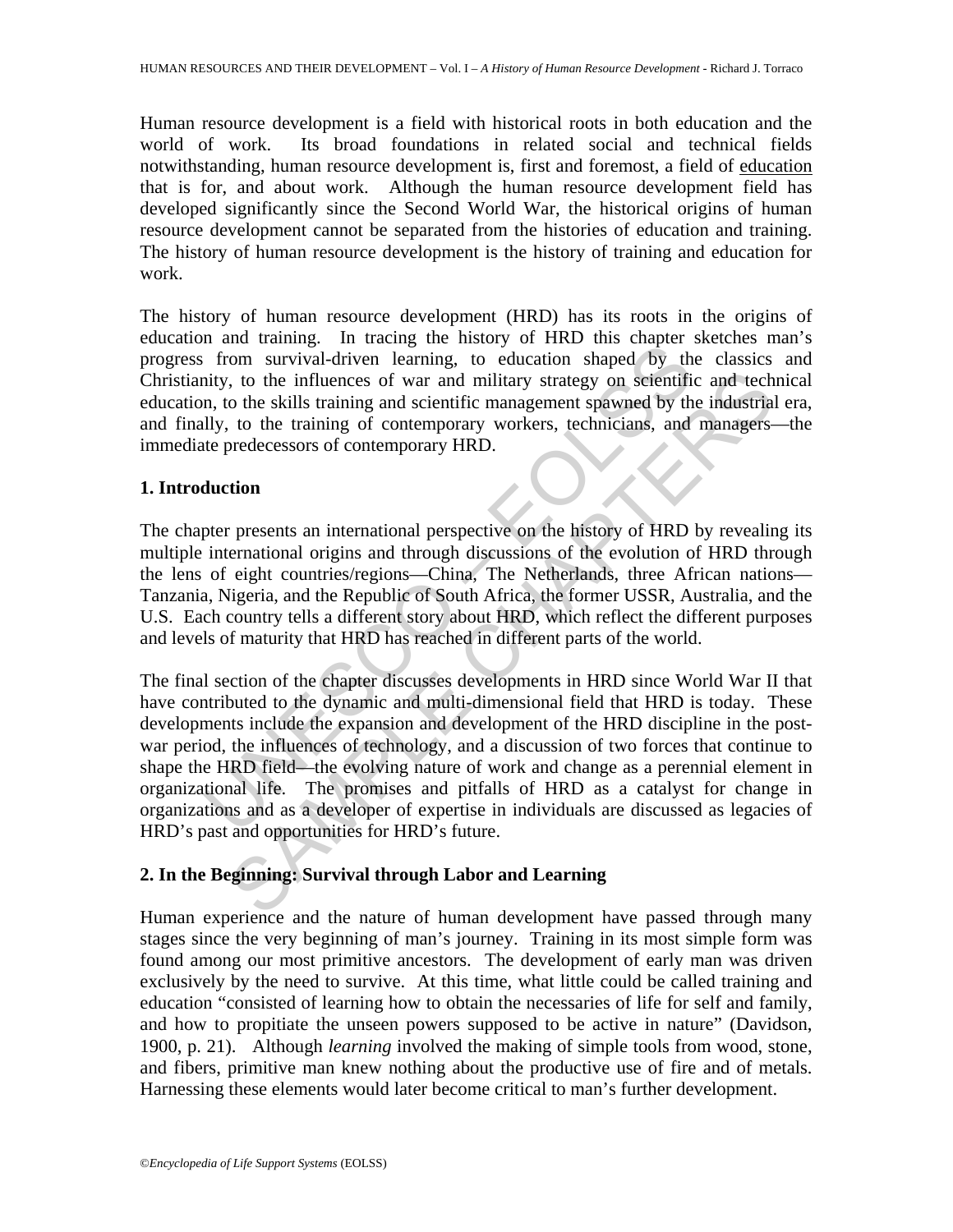## **3. The Use of Tools and Mutual Cooperation**

valid and not consumed by conscious initation rather than the education-one characterized by conscious initation rather than to (Bennett, 1926). The transfer of skill from one person to anothe is process. Learning occurred Bennett, 1926). The transfer of skill from one person to another now beca<br>coccess. Learning occurred through deliberate imitation of examples proved<br>and achieved mastery of a particular skill. Yet, training followed no th Eventually humans gained the ability to control fire for the cooking of food, the smelting of metals, and the making of simple mechanical and agricultural tools. This allowed people to engage in *crafts* and undertake domestic activities that were previously impossible without basic tools. It also led to a true division of labor wherein some pursued weaving, others became carpenters, still others became stone masons, and so on. For the first time, people began to rely on tools and on each other to meet their needs. Indeed, humanity's progress through the ages has been inextricably linked to the development of practical tools and securing the bonds of mutual cooperation necessary for survival. With the development of tools and bonds of mutual cooperation came a new form of education--one characterized by *conscious* imitation rather than the *unconscious* imitation (Bennett, 1926). The transfer of skill from one person to another now became a conscious process. Learning occurred through deliberate imitation of examples provided by one who had achieved mastery of a particular skill. Yet, training followed no theory or system and had not yet become a rational process. Those seeking a skill simply copied a model over and over until it could be precisely reproduced. Despite some advancement, the training of one person by another was still a quite primitive process. Especially during humanity's early history, modest intellectual development came almost exclusively through efforts to adapt to a harsh physical and social environment. As the history written here reveals, the training and education needed for human progress was painfully slow in developing.

#### **4. The Influence of the Greeks and Romans**

The key Roman legacy has been their ingenuity in creating the institutions needed to carry out political and social agendas. Although the Romans did not have as a profound influence on education as did the Greeks, the Roman educational infrastructure and organization of schools continued to persist well after the conquest and fall of the Roman Empire.

## **4.1 The Greek Disdain for Menial Work**

The legacy of *the Golden Age of Greece* has been a philosophy of education that, unlike any culture since that of ancient Greece, is most consistent with the present notion of a *liberal* education. Indeed, the Greeks were the first to see education as providing an opportunity for individual development. The Greek's legacy has often gone unnoticed.

The Greek conception of education included many dimensions vital to individual development that are still valued today. Human inquiry into all phases of life--nature, man, the supernatural--was an important dimension of Greek education that is today often considered the pursuit of knowledge for its own sake. The moral dimension of education, which emphasized the ethical rights and responsibilities of individuals, first found expression during the Greek era. In addition, aesthetic education and education's role as an agent of culturation and citizenship were first proposed by the Greeks. Above all, the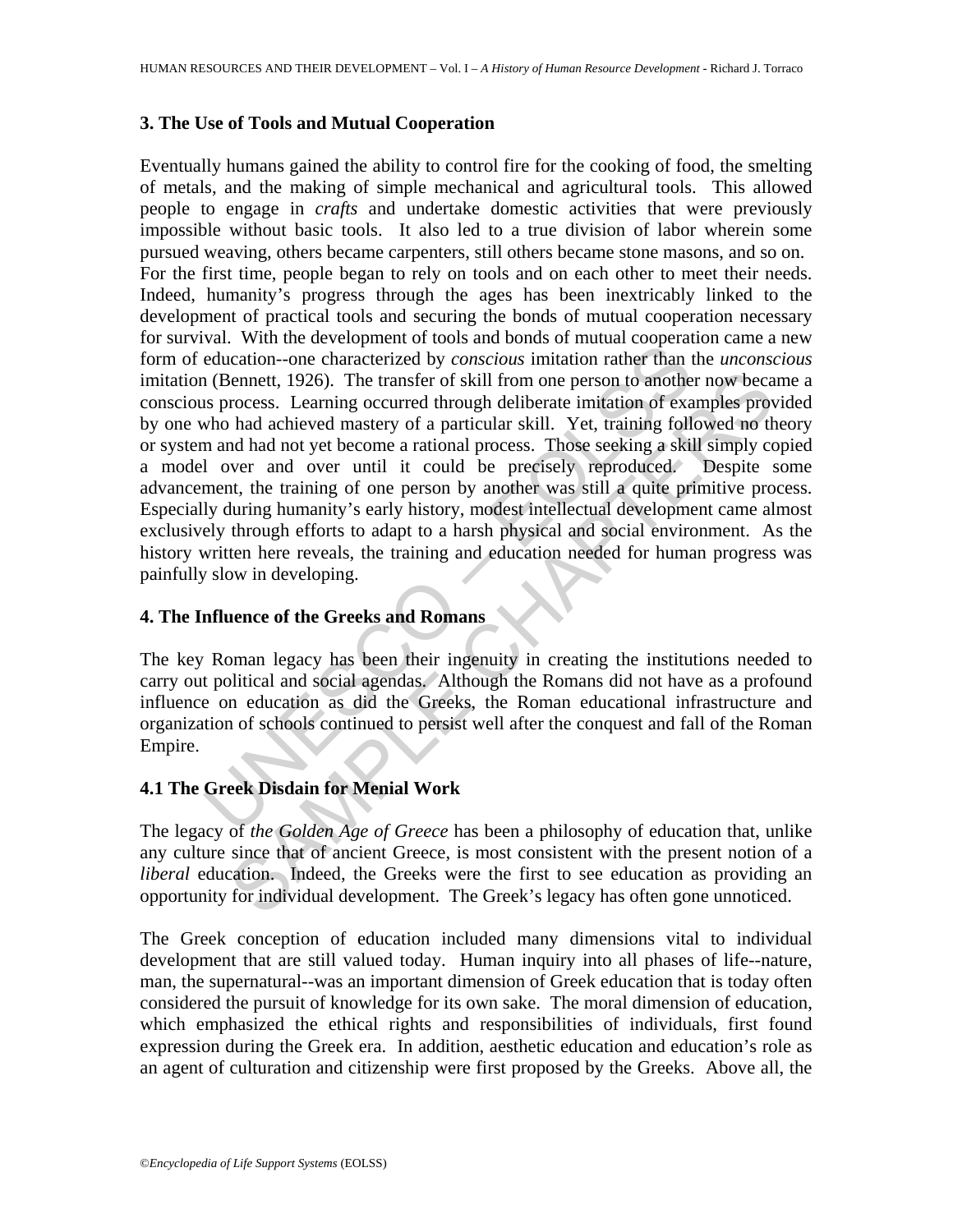Greeks viewed education as a vehicle for individual development and personal achievement and a means for developing and diversifying their talents.

but manial work, it is not supering mathematic and the contradiction of Greek youth of the upper classes. Yet training in manibly shunned by the Greeks, for it was through an endur *ceship* among the lower classes that sk Despite this perspective, the Greeks did not hold the same generous view of training in the trades and mechanical arts (Bennett, 1926). They felt disdain toward what were seen as menial occupations in agriculture and manufacturing such as farming, cattle raising, shoemaking, smithing, and toolmaking. Socrates is credited with providing some reasons for this contempt for handwork. He wrote of these trades as ruining the bodies of those who work at them, having gloomy and distasteful working conditions, allowing little time for leisure, and providing no development of the mind or soul (Moore, 1936). With this attitude toward manual work, it is not surprising that training in manual arts had no place in the education of Greek youth of the upper classes. Yet training in manual arts was not completely shunned by the Greeks, for it was through an enduring system of *apprenticeship* among the lower classes that skills were developed in goods production, construction, agriculture, and other areas which were instrumental in the historic accomplishments of Greek civilization. Apprenticeship training clearly had an important role in the development of ancient Greece. Several contributions to the development of ideas about learning by well-known Greek philosophers are noteworthy. In the following sections we review significant contributions to educational thought from three major Greek philosophers: Socrates, Plato, and Aristotle.

The influential work of Socrates (469-399 BC) is known to us only through the writing of others for, unlike other major Greek philosophers, Socrates wrote nothing. It is upon Plato's portrait of him that we chiefly rely for information about the work of Socrates. Socrates developed a dialectic method of inquiry to achieve more universal and complete knowledge than one might achieve alone. Socrates' methods of teaching, and in particular, his use of dialogue, called into question the effectiveness of formal lecturing which was the accepted method of instruction at the time.

shunned by the Greeks, for it was through an enduring systen<br>*hip* among the lower classes that skills were developed in goods produce,<br>nigrativer, and other areas which were instrumental in the his<br>memoris of Greek civil Socrates' method of inquiry, known as the *Socratic method,* was based on careful dialogue and adroit questioning for the purpose of discovering the underlying truth in a particular line of reasoning. Socrates would initially accept the views and line of reasoning of another person, often a student, and then through skillful questioning, he would further develop these views until the contradictions and logical inconsistencies in the original position were apparent to both Socrates and his student. Following his own instincts for logic and adhering to an open dialectic process, Socrates continually sought to develop the capacity for logical reasoning in others. Like much of the thinking on education first offered by Greek philosophers, Socrates' notion of an open dialectic process for education was quite advanced for its time, for it would not be until the twelfth century and the enlightened views of scholasticism that dialogue, open questioning, and debate would slowly come into their own as accepted methods of educational exchange.

Plato (420-348 BC) in the *Republic* brings together the domains of politics, education, and philosophy through the literary form of a dialogue, in which Socrates--Plato's mentor--is both the narrator and chief figure. The *Republic* is Plato's exposition of an ideal society in which he develops an elaborate system of knowledge that integrates his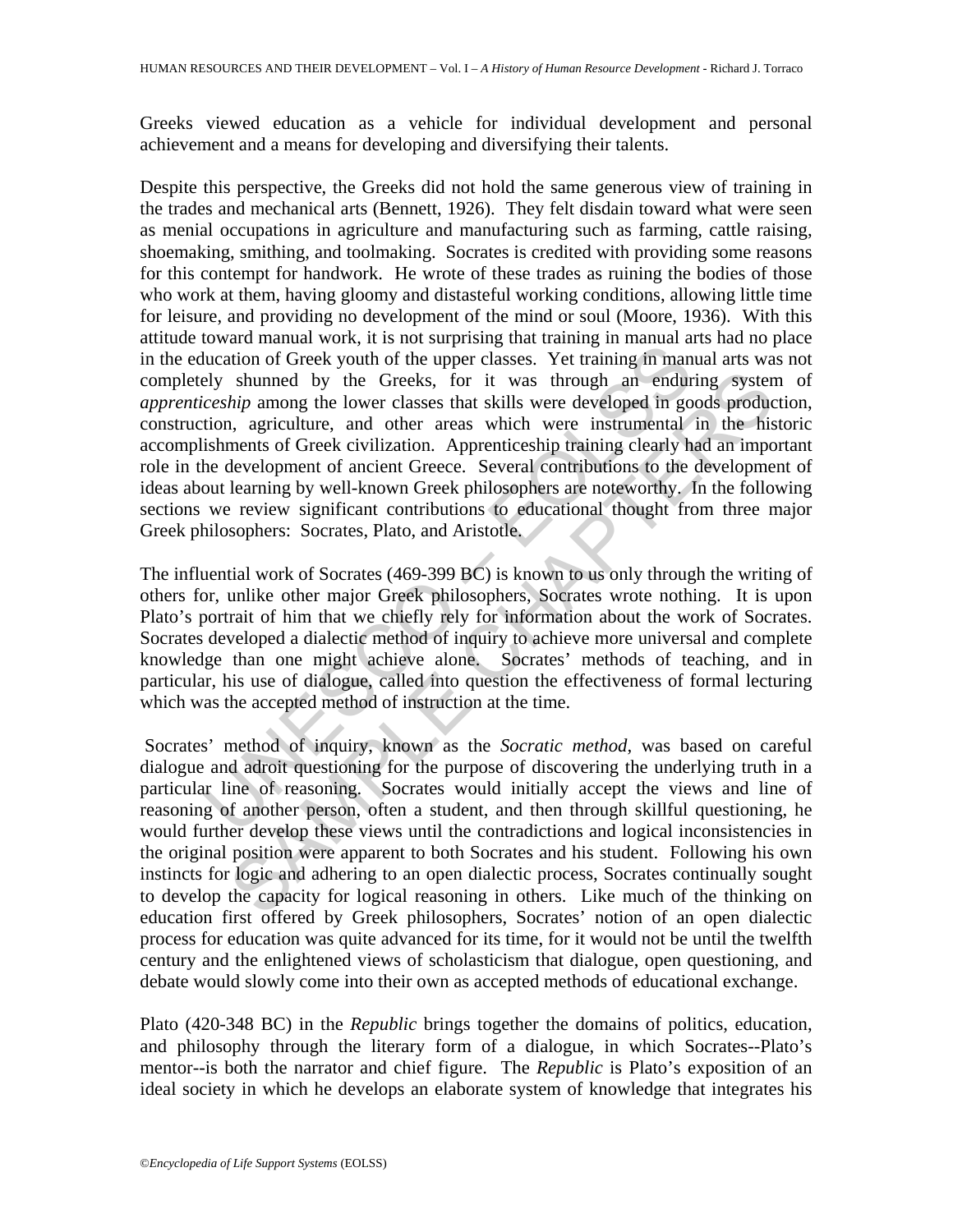thinking on philosophy, the nature of knowledge, politics, justice, and educational theory. The *Republic* is a carefully developed series of ten "books" through which Plato provides his conceptions of justice, individual virtue, the characteristics of an ideal society, the role and training of those who govern, and the laws and relationships that bond individuals together as a society.

In the *Republic* Plato also develops a comprehensive theory of education and provides the first well-articulated breakdown and description of the content of elementary and higher education. Plato prescribed a curriculum for primary education that was based on instruction in reading and writing, recitation from selected literature, and training in music and gymnastics. Higher education, which Plato felt should address the development of the ideal qualities of leadership in the "philosopher-ruler," was composed of studies in mathematics, geometry, astronomy, harmonics, and philosophy. The scope and detail of Plato's thinking on the composition of an ideal education is quite remarkable when one considers that Plato integrated his thinking on education into an elaborate pattern of ideas dealing with the fundamental issues that confront human beings as citizens.

In geometric control of the ideal qualities of leadenthiny in the "philosopher-ruler,"<br>sin mathematics, geometry, astronomy, harmonics, and philosopher-ruler,"<br>sin mathematics, geometry, astronomy, harmonics, and philosop In mathematics, geometry, astronomy, harmonics, and philosophy. The sof Plato's thinking on the composition of an ideal education is when one considers that Plato integrated his thinking on education in when one considers Aristotle (384-322 BC) was the first of the great western thinkers to attempt to systematize knowledge and develop a language through which scientific inquiry could be conducted. Aristotle realized that in order to formulate principles to guide scientific study of the natural world, he first had to develop the field of logic by carefully analyzing all the elements of reasoning. He did this through a series of treatises on logic referred to as the *Organon.* Each work examined a component of the reasoning process (i.e., the term, proposition, syllogism) from the perspective of its place in the structured search for principles by which the observable world could be scientifically studied. Aristotle's *Organon* provided the original basis for scientific thought in a wide range of intellectual disciplines. His efforts to systematize knowledge were so fundamental that he not only provided a basis for scientific terminology, but for everyday language as well. Aristotle defined terms in a scientific context for the first time such as *cause, principle, category,* and *subject matter.* These and other terms defined by Aristotle have been used in the language of science and everyday life ever since.

Much of Aristotle's thinking on education is expressed in *The Politics,* a very practical treatise on the ways in which education should enrich the lives of Greek citizens. Aristotle believed that the responsibility for providing a proper education to all should be under the control of the state; it should not be left in private hands. The ideal curriculum should develop both the mind and the body.

#### **4.2 The Pragmatic View of the Romans**

The Romans adopted Greek ideals but went further by integrating them into Roman life through the establishment of related laws and institutions. Unlike the standards of excellence and harmony held by the Greeks, the Romans were a more practical people whose judgments were based on usefulness and effectiveness. Although their influence on education was not nearly as profound as that of the Greeks, the Romans provide an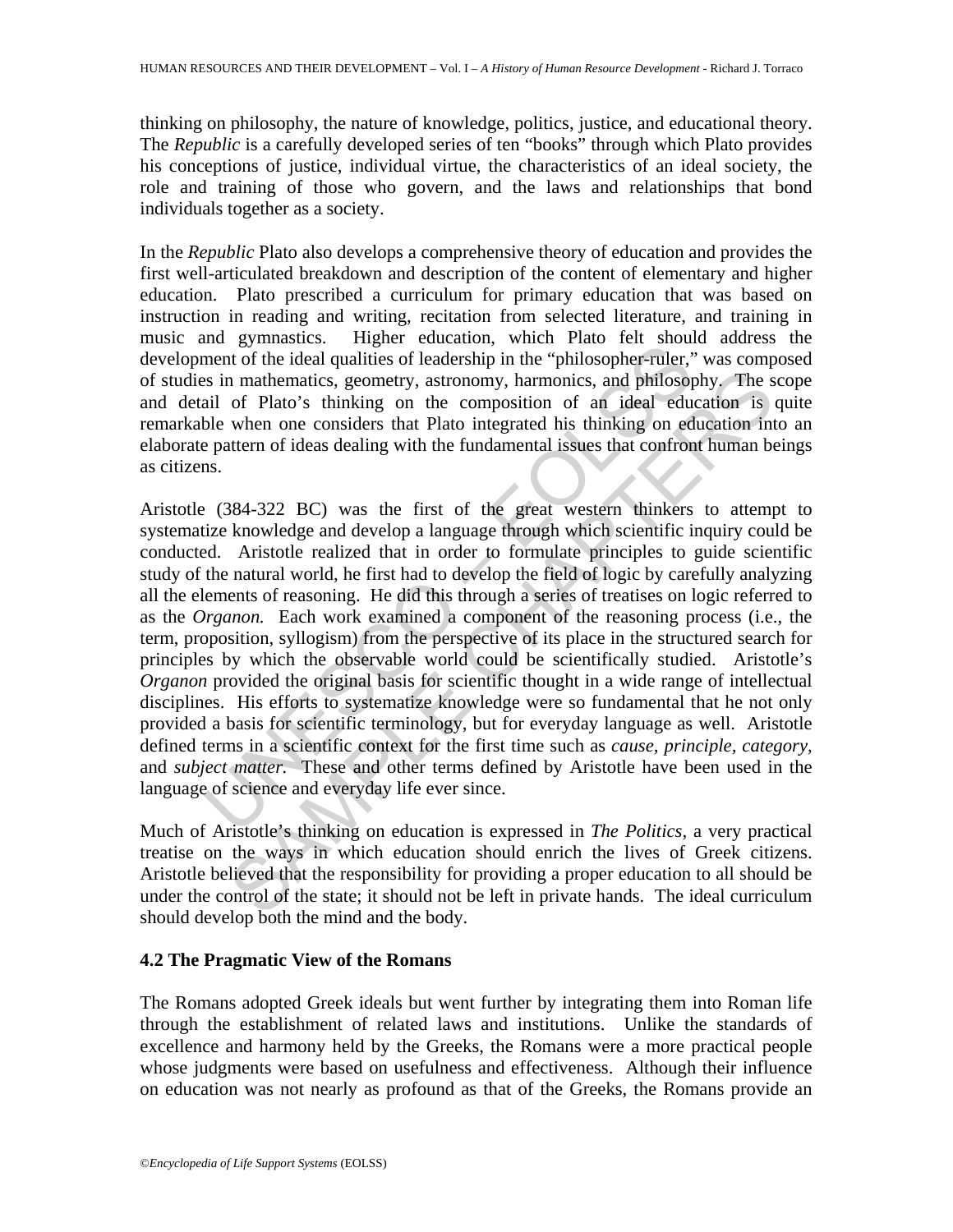example of how laws and political infrastructure can be used to achieve long-term social, economic, and cultural change.

The great Roman achievements in public works, architecture, and the construction of roads and aqueducts is well known, and yet there is little evidence that the handwork and mechanical arts required for these accomplishments were valued by the Romans. Like the Greeks, the Romans relied on tradesmen and laborers to develop the infrastructure of their empire, despite the fact that technical and manual skills were never held in high esteem. Romans acquired these skills through *family apprenticeship.* An important duty of Roman fathers was the development of practical skills and trades in their children.

man empire, like others which reached a period of great success, e<br>e. Roman life became more corrupt as lethargy and materialis<br>and strength of character associated with early Rome. Roman ed<br>and drained of the vitality it Roman life became more corrupt as lethargy and materialism replaces<br>strength of character associated with early Rome. Roman education bed drained of the vitality it once had. Even before the invasion of Rom<br>from the north The Roman empire, like others which reached a period of great success, eventually began to decline. Roman life became more corrupt as lethargy and materialism replaced the virility and strength of character associated with early Rome. Roman education became artificial and drained of the vitality it once had. Even before the invasion of Rome by barbarians from the north, education provided by the early Christian Church was gradually replacing Roman education in both substance and spirit. The influence of Christianity on the purposes and methods of education was to continue to grow throughout the Middle Ages.

#### **5. Education and Training in the Middle Ages**

The goals and methods of training continued to be influenced by the many developments which occurred during an extended period in history known as the Middle Ages. Barlow (1967) characterizes the period spanned by the Middle Ages in the following way:

The so-called Middle Ages account for approximately a thousand years of history between ancient and modern. Beginning in the early 300's and extending into the early 1300's, the period is divided into two nearly equal parts. The turning point between the early and later Middle Ages is marked at 800, when Charlemagne was crowned Holy Roman Emperor (p. 18).

The influence of Christianity permeated medieval life. Although successive imperial decrees during the fourth century made Christianity the official religion of the Roman empire, for all practical purposes institutional control of the people had already passed to the Church. In the wake of the decadent Romans and barbarous Goths and Vandals, there was a great need for the structure and moral discipline that Christianity offered. The Church also embraced the lower classes which had been neglected by the pagan society of Rome and the elitist culture of Greece. Greco-Roman culture and education were methodically displaced by the training and rituals of Christianity: training in Church dogma and spiritual consciousness replaced Greek aesthetic and intellectual ideals and rigid moral training and discipline were substituted for Roman materialism. Under the dominance of Christianity, the education of that era received a completely new character.

Although Christians of this time had no special antagonism toward the Roman empire, they were forced into a difficult dilemma when Roman authorities demanded that they demonstrate their loyalty to Rome through sacrificial rituals that Christians considered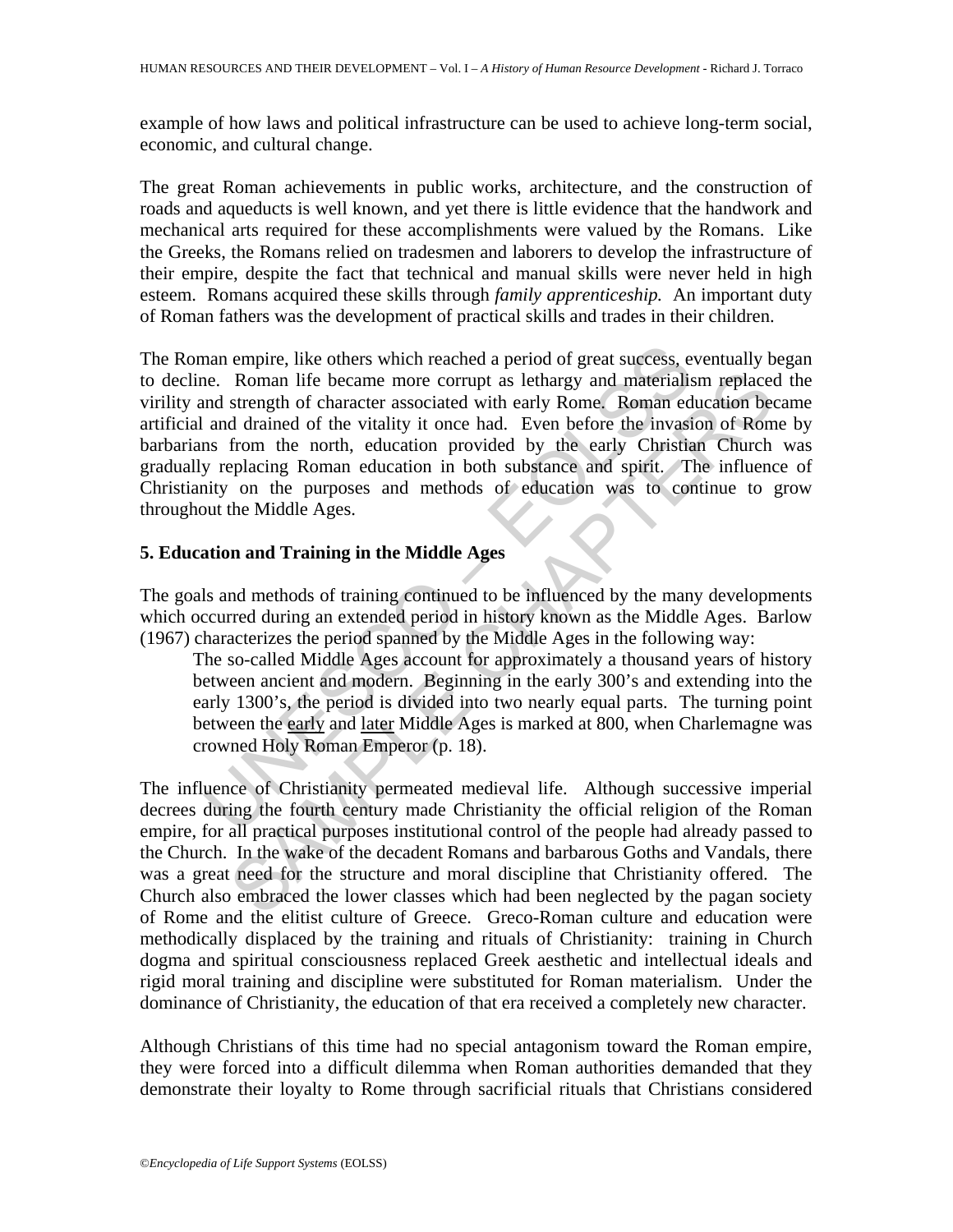idolatrous. When Christians refused to pay homage to the pagan gods of Rome--more out of concern for betraying their Christian faith than for lack of loyalty to Rome--they were persecuted and imprisoned. This led to Christian cynicism toward a culture that they increasingly saw as pagan and materialistic. As the schism between Christians and the Roman authorities widened, Christians increasingly rejected all things pagan. For them, this included the philosophy and literature of Greece and Rome.

Such a search and the collection and probability and a search and a search and a search and care is a search and ducation intended for all free citizens. The idea of the libert that of the Greek cultural tradition inherite Christian influences during this period played a pivotal role in shaping what would become the curriculum for secondary and higher education for the medieval period and beyond. The origin of the notion of the *liberal arts* can be traced back to Plato, who identified subjects such as grammar, rhetoric, and dialectic as essential elements of the liberal education intended for all free citizens. The idea of the liberal arts was an important part of the Greek cultural tradition inherited by Rome. Scholars of the third and fourth centuries took on what they saw as the important task of formalizing the content of the liberal arts and establishing the number of subjects to be designated as the liberal arts.

#### **5.1 The Influence of Monastic Schools**

An important element of Christian discipline and teaching is the spiritual value of one's own labor. This was exemplified by the fervor and discipline of early Christian monastic life. As the intellectual landscape became more barren in the Middle Ages, the burden of academic learning and preserving the classics fell almost completely to Christian monasteries.

The Christian value of labor and the role of the monastery as guardian of academic learning combined to provide an environment conducive to the advancement of manual labor and training in manual and mechanical arts.

and of the Greek cultural tradition inherited by Rome. Scholars of the centuries took on what they saw as the important task of formalizing<br>he liberal arts and establishing the number of subjects to be designated a<br>**luence**  Monasteries operated many small-scale agricultural and goods producing functions needed to maintain an independent existence such as gardens, mills, bakeries, and various shops for construction and maintenance. Monks and prelates skilled in these trades directed monastery operations and provided the necessary training in agriculture, practical arts and crafts, and various building and mechanical skills (Bennett, 1926). Practical and technical training such as it was at that time was a central part of monastic life.

Monasteries were also the center of intellectual life and preserver of literature and art throughout the Middle Ages. All who participated in monastic life were taught basic reading and writing skills.

In addition, monks worked tirelessly at writing manuscripts, producing and preserving books, and developing their skills in the arts of painting, music, and sculpture. As the skills of writing and bookmaking were held in high esteem, academic and artistic training were also an important part of monastic life.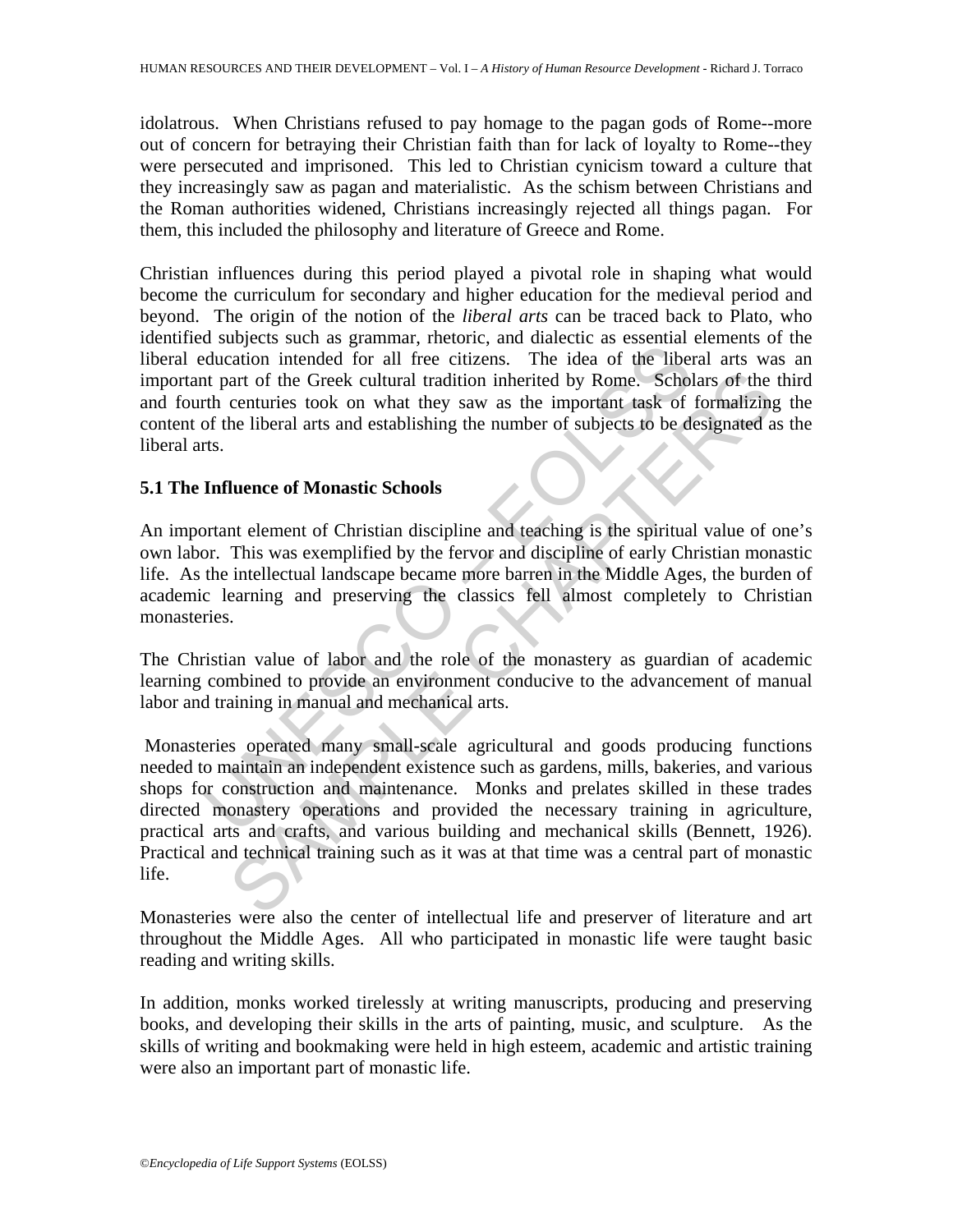- -
- -
- -

# TO ACCESS ALL THE **29 PAGES** OF THIS CHAPTER, Visit[: http://www.eolss.net/Eolss-sampleAllChapter.aspx](https://www.eolss.net/ebooklib/sc_cart.aspx?File=E1-10-01-01)

#### **Bibliography**

Hultin, M. (1981). Education in china. Washington, D.C.: The World Bank.

Barlow, M. L. (1967). History of industrial education in the United States. Peoria, IL: Charles A. Bennett.

Beatty, A. J. (1918). Corporation schools. Bloomington, IL: Public School Publishing.

(1981). Education in china. Washington, D.C.: The World Bank.<br>
1. L. (1967). History of industrial education in the United States. Peoria, IL: Ch<br>
1. (1918). Corporation schools. Bloomington, IL: Public School Publishing.<br> Bennett, C. A. (1926). History of manual and industrial education up to 1870. Peoria, IL: The Manual Arts Press.

Bennett, C. A. (1937). History of manual and industrial education 1870 to 1917. Peoria, IL: Charles A. Bennett.

Campbell, C. P. (1984). Procedures for developing and evaluating vocational training programs.

Journal of Industrial Teacher Education, 21(4), 31-42.

Colletta, N. J. (1982). Worker-peasant education in the People's Republic of China. (Working Paper No. 527). Washington, D.C.: The World Bank.

Curtis, S. J., & Boultwood, M. E. A. (1966). A short history of educational ideas. London:

University Tutorial Press.

Davidson, T. (1900). A history of education. New York: Charles Scribner's Sons.

Davis, E. G. (1978). Education in industry: A historical overview. Education Canada, Spring, 40-46

Dooley, C. R. (1945). The training within industry report 1940-1945. Washington: D.C.: War Manpower Commission Bureau of Training, Training Within Industry Service.

Evans, R. (1987). History of the national association of industrial and technical teacher educators 1937 - 1987. Homewood, IL: American Technical Publishers

981). Education in china. Washington, D.C.: The World Bank.<br>
(1967). History of industrial education in the United States, Peoria, IL: Charles A. Bent (1967). History of manual and industrial education up to 1870. Peoria, Lazonick, W. (1991). Organizational capabilities in American industry: The rise and decline of managerial capitalism. In H. G. Gospel (Ed.), Industrial training and technological innovation (pp. 213-234). London: Routledge.

McLean, G. F. & Aspell, P. J. (1970). Readings in ancient western philosophy. New York: Appleton-Century-Crofts.

McConnell, J. H. & Setaro, F. J. (1976). Computer-related training. In R. L. Craig (Ed.), Training and development handbook (2nd ed., pp. 28-1-28-12).

McCord, B. (1976). Job instruction. In R. L. Craig (Ed.), Training and development handbook (2nd ed., pp. 32-3-32-24).

Monroe, P. (1929). A brief course in the history of education. New York: Macmillan.

Moore, E. C. (1936). The story of instruction: The beginnings. New York: Macmillan.